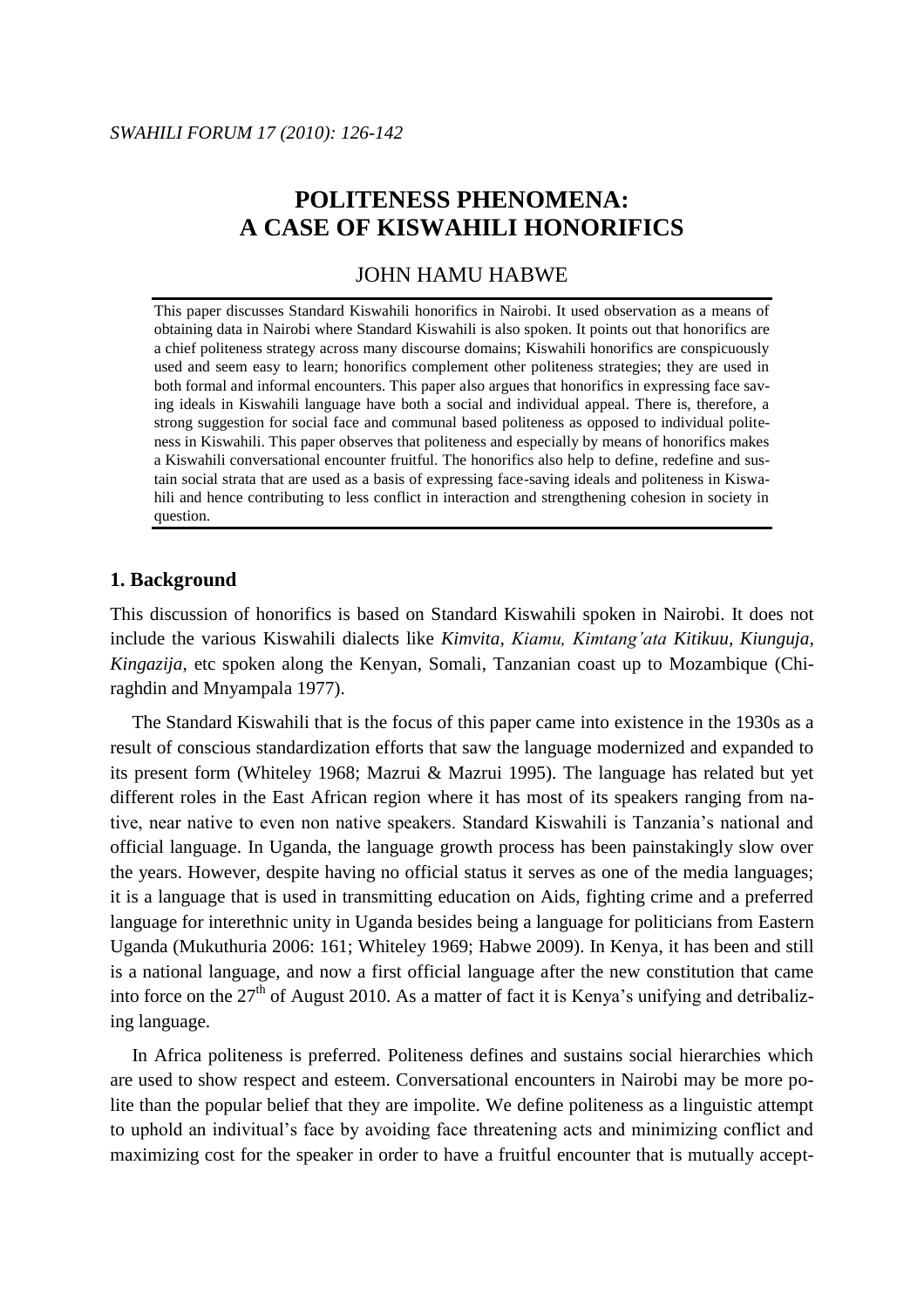able to all and the society in question (Leech 1983; Levinson 1983; Brown and Levinson 1978, 1987).

The expression of polite behavior is somewhat complex. It involves many strategies. One strategy is related to age. For those speakers who are Muslim, for example, it is the younger person who initiates a greeting to the elderly person.

(1) *shikamo bibi* "I hold your feet, lady (said by younger person)" *marahaba mwanangu* 'thank you, my child (said by an elderly person)'

For those interactants that are not Muslim, the younger person is expected to initiate a greeting as a way of respecting the old. The elderly person is then expected to reply to show appreciation. This is meant to ensure polite behavior in an interaction.

If a conversation were to proceed for some time, it would be impolite for the younger person to interrupt when the elderly person is talking. It is still true that when somebody is talking to his boss, the boss may most time take the lead in the conversational encounter. A junior police or army officer addresses his boss using appropriate honorific terms.

Varied strategies are employed to maintain politeness in Nairobi. Some of these other strategies include indirectness strategies that involve asking questions instead of directly saying something. A direct statement may constitute an imposition and therefore impolite language (Leech 1983).

Other strategies include approbation of other people and self-demeaning to make the listener happy and appreciative. For example:

- (2) *mimi sikufikii katika uimbaji* 'I am not your match in singing (used to maintain cordial relation)'
- (3) *heko kaka kwa takrima yako kwetu* 'thanks (elder) brother for your kindness to us'

Most of the interactants also make sure that as they converse they minimize disagreement by using strategies that reduce conflict and enhance agreement and hence politeness.

Sometimes polite terms like *tafadhali* "please", *pole* "sorry", *kwa hisani yako* "at your will", are used to enhance meaningful talk and politeness between Nairobi interactants.

Most of the above cited strategies are often used in Nairobi Kiswahili. When they are used, they make the interactions more polite. Two or more strategies may be combined hence making the encounter even more polite. Honorifics are, however, a more central and conspicuous means of enhancing politeness and making sure that polite behavior is shown or expressed.

It is assumed face threatening to refer to somebody who has a higher status, familial or professional or otherwise merely by his name. Such a reference could amount to a face threat-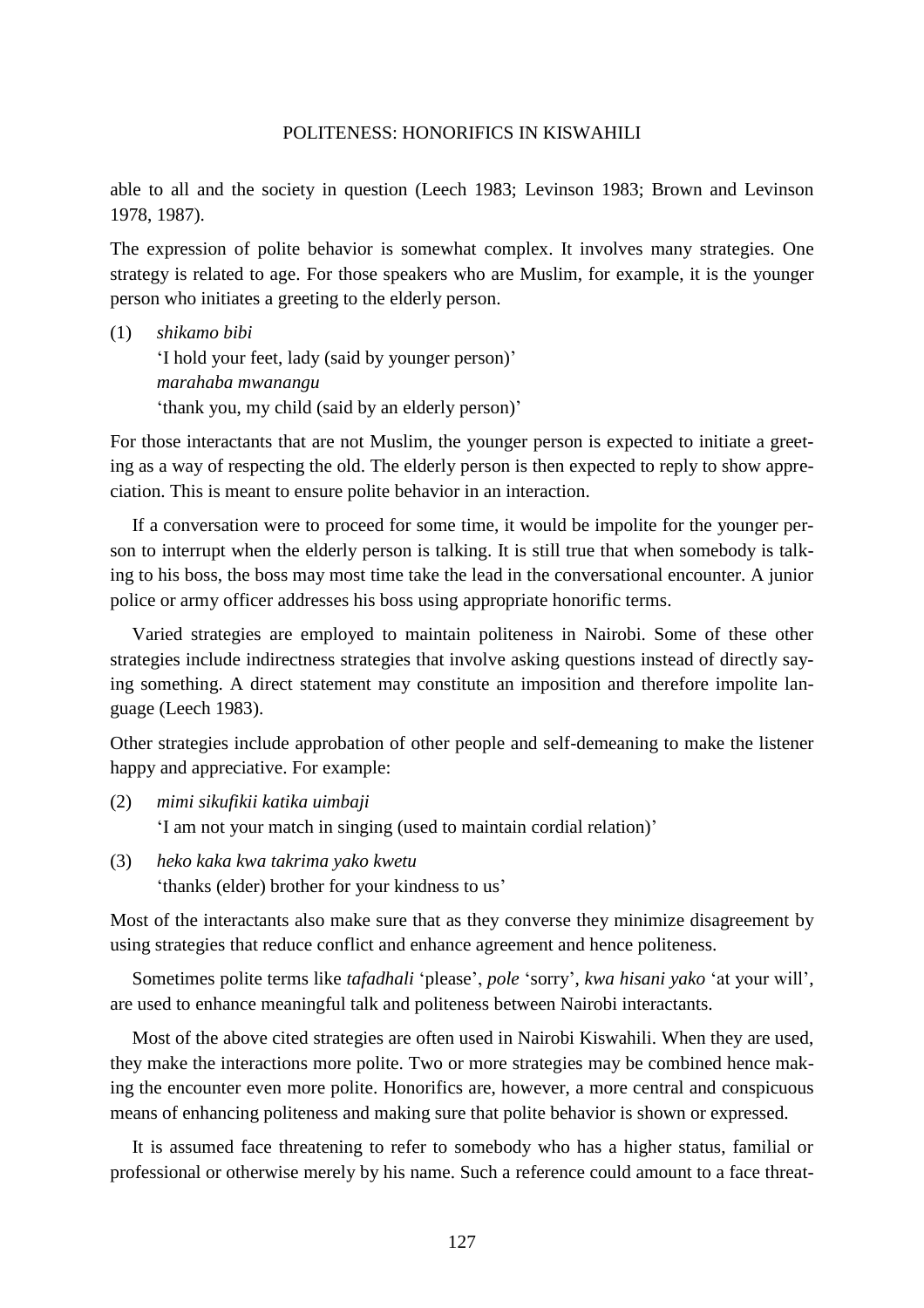ening act and meet out impoliteness. It is with this understanding the present paper is conceived. The paper seeks to understand the honorific system in Kiswahili and how it functions in redressing impolite encounters.

### **2. Data and methodology**

Data for this study was collected over a period of six months in Nairobi. Being a permanent resident of Nairobi I observed contextual use of honorifics in the Nairobi city and its environs.

Nairobi is Kenya"s capital city and its economic centre with a hub of economic and political activity and therefore intense linguistic interaction. It is arguably Kenya"s point of convergence for most speakers of different cultures, languages and dialects. For the speakers who come from varied native linguistic backgrounds e.g. Nilotic, Bantu and Cushitic and non native backgrounds to communicate, they need a language common to all of them. One option for these speakers is English, which is Kenya"s second official language. The other option is Standard Kiswahili which is Kenya"s national and official language. We were strongly concerned with polite language forms and especially honorific usage in Nairobi. We focussed on honorifics because they are commonly used in Nairobi yet very little research has been conducted on them to establish how they work as politeness strategies and the extent of their use.

Most of the commonly used honorifics were *bibi* "lady", *bwana* "gentleman/sir" and *mzee*  "old man". On the other hand, other honorific terms like *sheikh* "muslim leader", *mtume* "prophet", *ustadh* "muslim teacher" were fairly uncommon, occurring in particular contexts only.

It was also noted that use and meaning of particular honorifics was to be understood within some specific contexts. Change of context for some honorific terms yielded different results. For example, the use of *bwana* 'sir' among boys of the same age group yielded no or very little honorific results and did not have politeness implications. In some cases it only sounded comical. But usage of the same honorific term with people who had a status difference yielded honorific effect with attendant politeness results. An example would be for instance a prison officer and his boss or a clerk and his manager or director.

In our investigation we specifically focused on employees and their employers, students with their educators, children with their parents, the ruled with their rulers, the young and the old. We found out that there was recourse to honorific use that fostered politeness which was meant to establish good social bonding and politeness by their junior members of society showing respect for their senior members. Conversely, people in higher hierarchies occasionally needed honorific references to address their juniors to avoid face threatening acts that might ruin a good conversational encounter.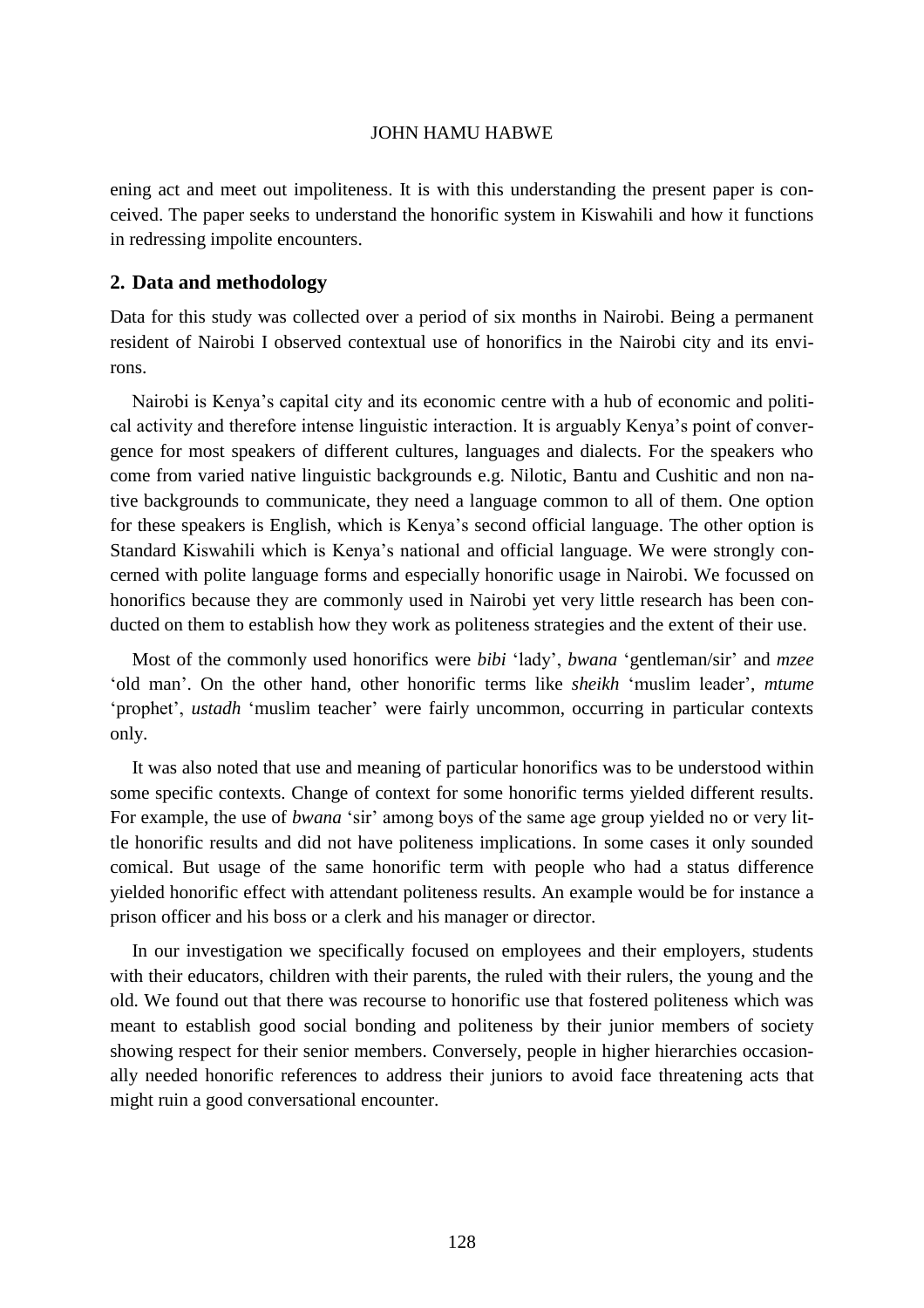### **3. Honorifics defined**

Most researchers agree that an honorific is a term used to refer to linguistic expressions like *bibi* "lady" and *bwana* "sir/gentleman" that denote respect, honor, friendship and social esteem and are therefore crucial for politeness needs. These linguistic expressions can be syntactic or morphological as it is the case with Japanese, Vietnamese and Korean languages. But again, they could be lexical like as is the case in Standard Kiswahili (Brown and Levinson 1987, Levinson 1997, Crystal 2003, Habwe 1999, Msanjila 1989).

However, Mathew"s (1997) definition of honorifics is the most revealing. From him an honorific is a pronoun form or a verb etc. used in expressing respect for someone, e.g. of higher status. He makes a distinction between a subject honorific and an object honorific. The former is an honorific used in subject position and the latter is an honorific used in object position.

Richards et al. (1985:131) concur with Matthews. However they are even more illustrious in their definition. They say honorifics are:

"... politeness formula in a particular language, which may be specific affixes, words or sentence structures. Languages which have a complex system of honorifics are for instance, Japanese, Madurese [a language of Eastern Java] and Hindi. Although English has no complex system of honorifics, expressions such as, would you ..., may I ..., and polite addresser forms fulfill similar functions."

An honorific term from the available literature (Msanjila 1989; Nwoye 1992; Mathews 1997) is to be viewed as different from a rank or just a title which is not associated with social esteem like *askari* "soldier", *mhadhiri* "lecturer". An honorific term must of necessity show that the person, to whom it is used, is shown respect and consequently politeness. In Kiswahili honorifics are used whether the referee is present or not in the discourse situation. Indeed, honorifics are not just meant to show politeness to the individual in question but also to the society which makes such demands when certain references are used. For example in a case where reference is made to a person not present in a discourse situation, one may say:

(4) *msalimie mwalimu ukifika nyumbani* 'greet the teacher, when you arrive home'

### **4. Kiswahili honorifics.**

Honorifics abound in Kiswahili language. These honorifics could perhaps fall into four main categories.

#### **4.1 Age category**

The first main category is the age category. It has relatively few honorifics. This type of honorific is defined against the backdrop of age difference. The category includes honorifics like *kaka* 'elder brother', *dada* 'elder sister', and *mzee* 'a generally elderly person'.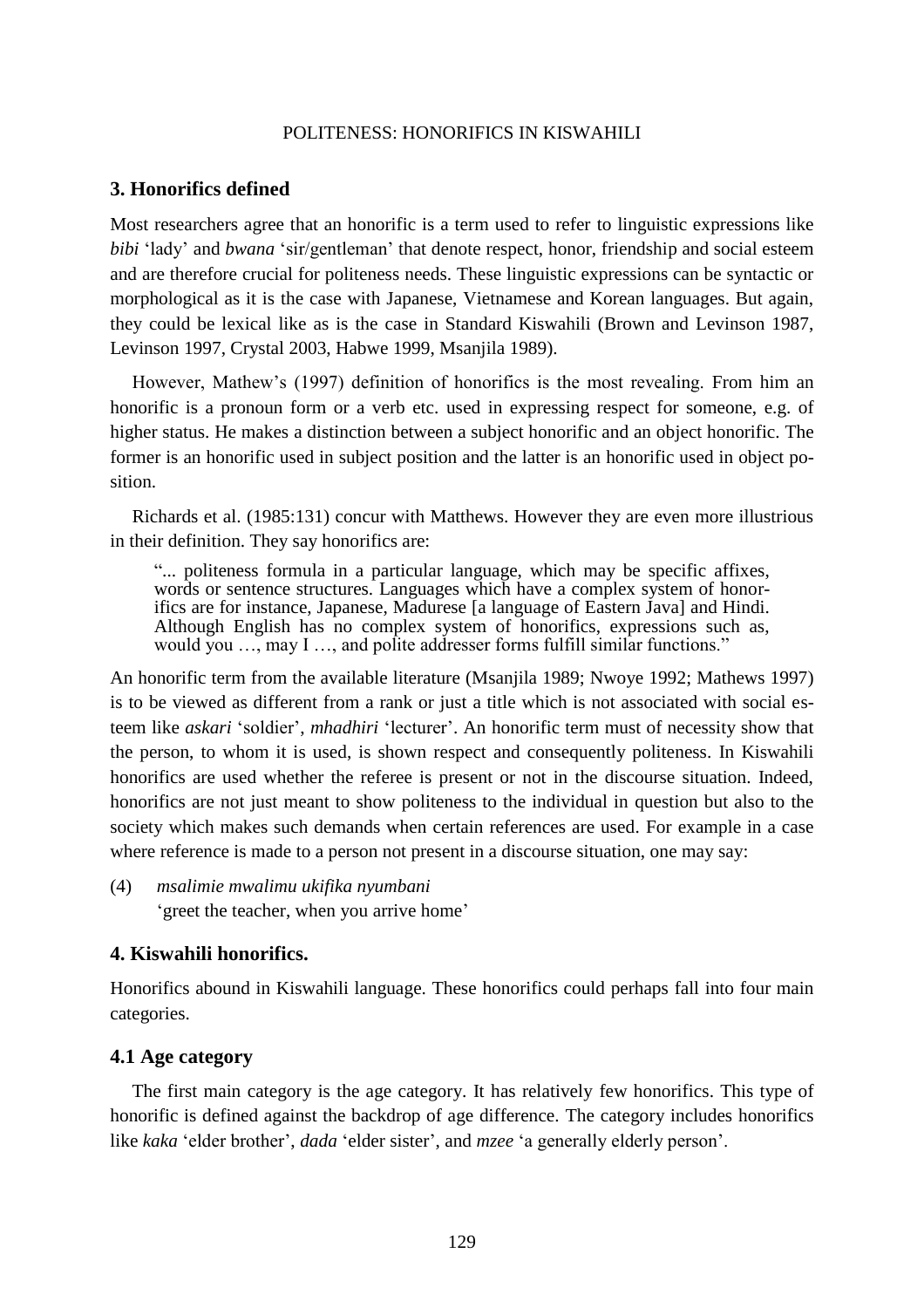#### **4.2 Familial category**

This second category includes honorifics which are familial. These are honorifics that are based on family hierarchies. In a sense they have a relationship with the age honorifics yet they are a little different in that the familial honorifics do not necessarily signal an age hierarchy. Such familial honorifics are *baba* "father", *mama* "mother", *shangazi* "aunt", *mjomba* "uncle", *ami* "father"s brother", or *baba mdogo* "young uncle", *mama mdogo* "young aunt", *baba mkubwa* "elderly uncle", *mama mkubwa* "elderly aunt", etc.

#### **4.3 Occupational category**

This third category consists of occupational honorifics. These are honorifics that relate to job or occupational hierarchies and sometimes even known societal positions. These occupational honorifics can further be divided into smaller groups that are used in specific sites. Some of these are religious honorifics for example: *askofu* "bishop", *maalim* "religious teacher", *mtume* "prophet", *mchungaji* "pastor", *sheikh* "muslim sheikh, leader". Academic honorifics include *mwalimu* "teacher", *profesa* "professor", *mhandisi* "engineer", *ustadhi*  "teacher". The following examples are political honorifics: *mheshimiw*a "honourable", *waziri*  'minister', *mtukufu* 'his excellency'.

In most cases, an occupational rank can be used as an honorific. This is the case for *ustadhi* 'teacher', *imam* 'muslim leader' or even *askofu* 'bishop'. However, in a number of cases this is not true. Job titles like *mhadhiri* 'lecturer', *mbunge* 'member of parliament' are not used as honorifics. Whereas *askari* "soldier" is non-honorific, the term *afande* "soldier of higher rank" is generally used to show respect and consequently politeness in the army and police force. It is generally observed that ranks of white-collar jobs and even blue collar jobs are easily used as honorifics.

However, many terms that refer to low paying jobs which are socially ranked low are hardly ever used for saving face. Terms that refer to low paying jobs are *mpishi* 'cook', *mfagiaji* 'sweeper', *mkwezi* 'climber', etc. In any case, in the Kiswahili society, it is the people with low social ranking occupationally that refer to their seniors with honorific terms. Of course, these people could enjoy honorific reference if in familial circles if they are in such positions that would make them be referred to with honour, as *mama*, 'mother' *baba*, 'father', *mjomba* "uncle", etc.

#### **4.4 Homily category**

This category is made up of homily references. It comprises the fewest honorifics in comparison to the other categories (see appendix). They include *marehemu* "the late" *hayati* "the late (reserved for dignitaries)" and *mwenda zake* "the departed", etc.

We must concede here that these categories are not hard and fast. Sometimes these categories are collapsed, for example; age honorifics could be used as familial honorifics.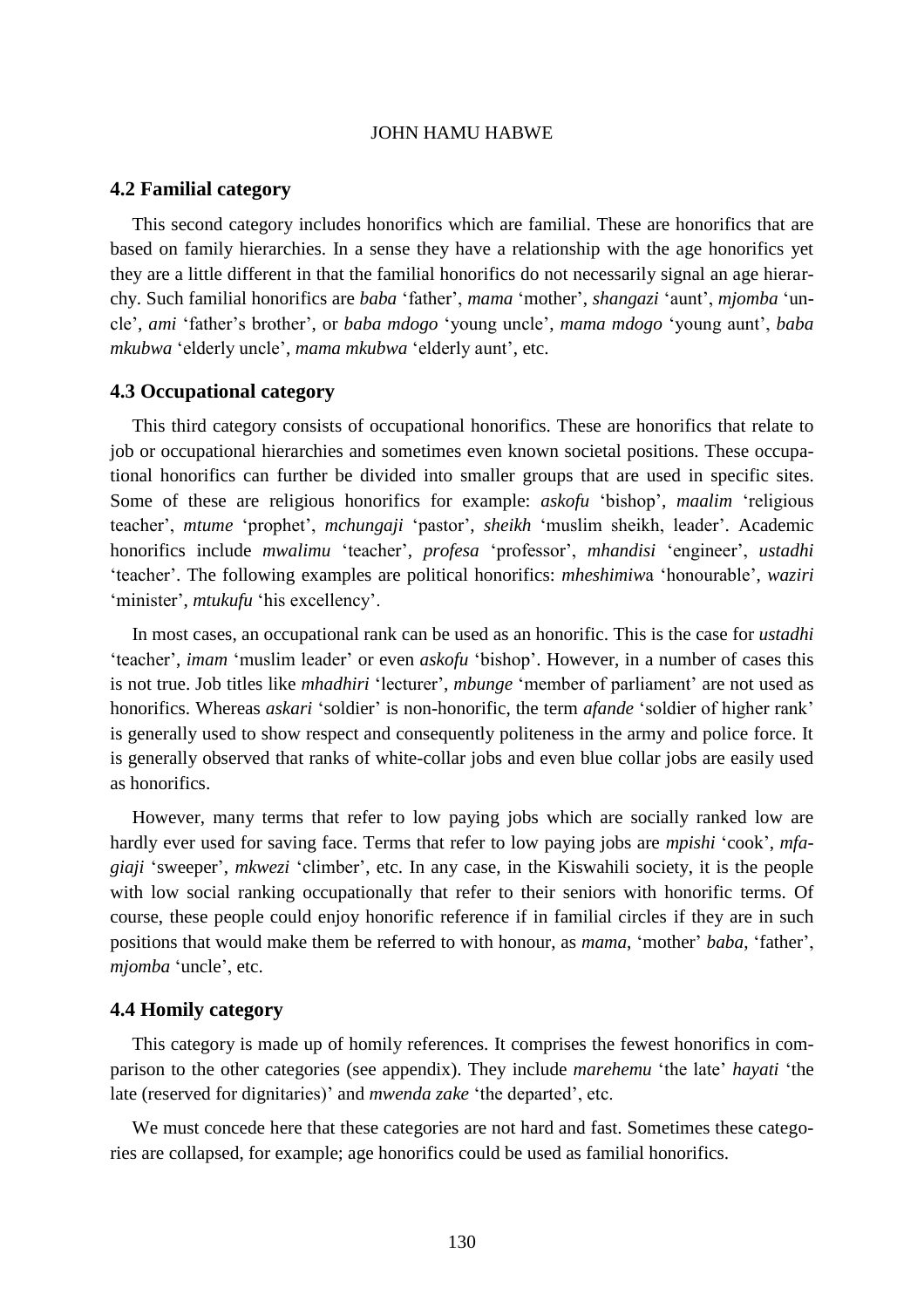Msanjila (1989), in a sociolinguistic survey, attempts class-based honorific classification. He, for instance, argues that in the Tanzania before *ujamaa* "socialism" certain honorifics like *mtukufu* "holy one or majesty", *mheshimiwa* "honourable" and *bwana/bibi* "gentleman"/ "lady" were used in referring to presidents, upper class, and middle class people, respectively. He further reveals that after *ujamaa* 'socialism' all the honorifics of political power changed to *ndugu* 'brother' or perhaps 'comrade' – something that was later to be contested by members of parliament asking for a more dignifying reference system. The class-based classification by Msanjila is not productive though. Before or after *ujamaa* the categories Msanjila identifies could fit neatly in our classifications above (see the appendix). Even more interestingly, *ndugu* came to be associated with many meanings; 'brother', 'associate', 'sister', 'fellow country men"; "fellow poor" so that the exact intent of the honorific became blurred.

Kiswahili honorifics normally precede the surname of the subject in formal situations. In informal situations like in a home environment, the honorifics may be used before the first name or even a family name. For example, *mama Alice* "mother Alice" *baba Jimmy* "father Jimmy" etc. In a sentential context, the honorifics may come at the beginning or at the end of a sentence as the example below shows with differing effect. Only rarely does the honorific come in the middle of a sentence.

- (5) *mwalimu Kazungu* "teacher Kazungu"
- (6) *askofu Ngozi* "Bishop Ngozi"
- (7) *nitakuja kukuona, mwalimu* 'I will come to see you, teacher'
- (8) *mwalimu, nitakuja kukuona* 'teacher, I will come to see you'

It seems that when an honorific reference comes at the beginning of a sentence it is more focused than when it comes at the end. Sometimes Kiswahili may use a number of honorifics in a cluster to enhance politeness concerns. Sometimes the tone, emphasis, with which the honorifics is said could increase and maximize politeness .When it so happens such a cluster is meant to show intensity or increased politeness. For example:

- (9) *mtukufu mheshimiwa mzee Moi* 'his excellency, honourable, elder Moi'
- (10) *ndugu mwalimu* "brother teacher"
- (11) ndugu mchungaji 'brother pastor'
- (12) ndugu mwenyekiti "brother chairman"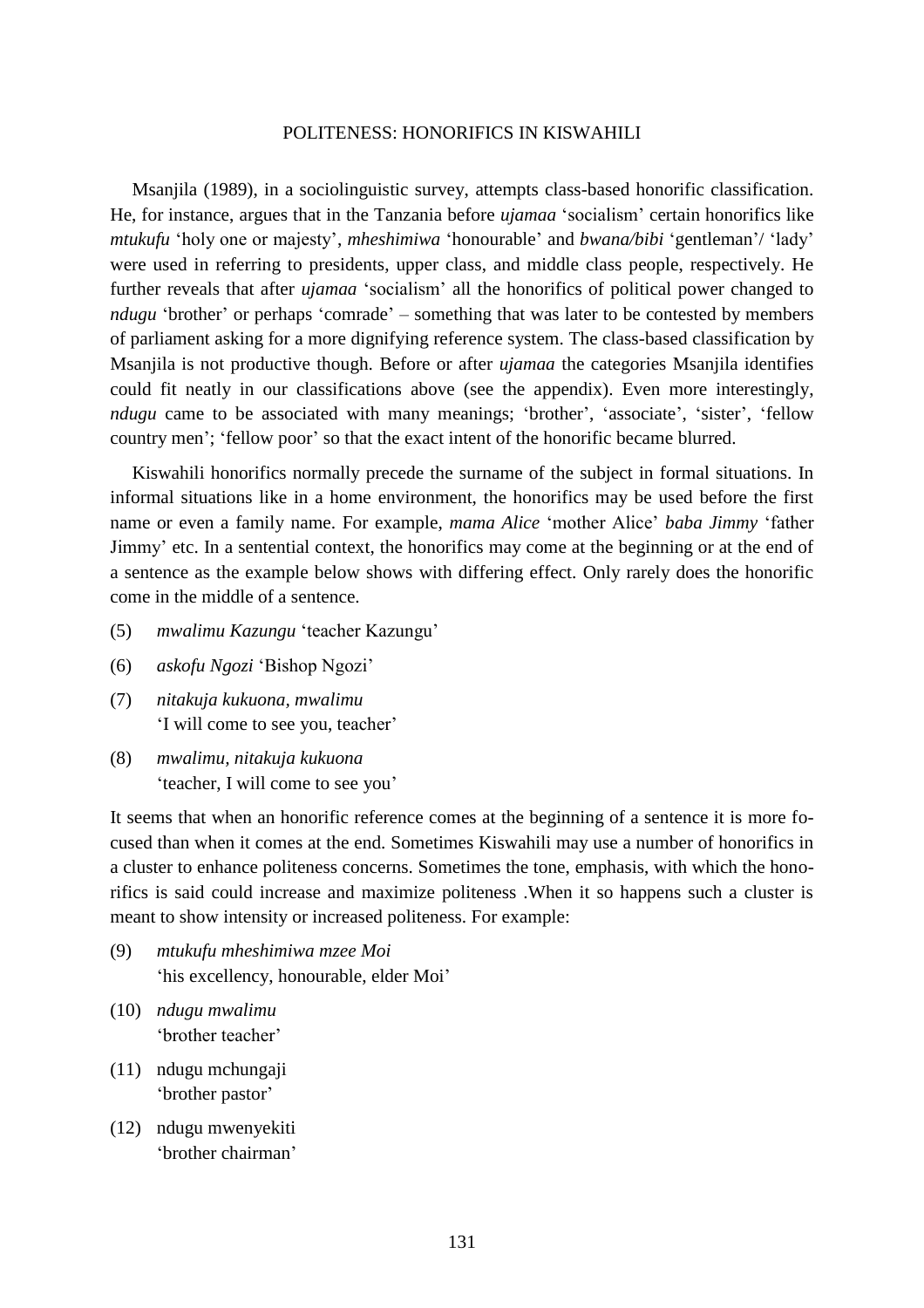### **4.5 Combinations**

It appears that combinations of honorific references are a bit rare. When they occur, they combine familial and occupational honorifics as a way of reinforcing politeness.

In some contexts these clusters may be used pejoratively. They are then used to make fun of honorific titles. In Kenya, during the rule of President Daniel arap Moi, for example, there was so much emphasis on honorific use to the extent that allegiance to the dictatorial rule of the President was to be measured through the use of honorifics. Most politicians, seeking to show awe and allegiance were forced to cluster together honorifics, something that sometimes caused amusement in some contexts. Sometimes Moi would be referred to by using honorific terms that were traditionally reserved for God like *mtukufu* "the holy one". This was a circus or language game that regarded honorific use very highly.

Another form of cluster is to be seen in Tanzanian usage where expressions like the following are common.

- (13) *ndugu rais* "brother president"
- (14) *ndugu waziri Mkuu* "brother prime minister"
- (15) *ndugu mkuu wa mkoa* "brother provincial commissioner"
- (16) *ndugu mwenyekiti* "brother Mr. chairman"

When such honorifics are used in a cluster, the honorifics have a sense of focus – the most preferred honorific preceding the rest. The other honorifics follow in their order of importance and focus.

Kiswahili honorifics appear to be easily learned during language acquisition or learning. Most speakers use honorifics a lot more easily than other strategies which need a high level of communicative competence. However, more research on this claim needs to be conducted. In this research most users of Kiswahili displayed enormous competence and application of this particular strategy-which led us to this conclusion albeit tentative.

When interactants use other politeness strategies, for example, tact, sometimes they use these strategies alongside honorifics. Honorifics complementing other strategies possibly strengthen the esteem and politeness being expressed.

(17) *mchungaji, naweza kukuuliza jambo*? 'pastor, could I ask you something?'

In example (17) a politeness strategy (i.e. the use of a question) is accompanied by an honorific to attenuate impoliteness because there is a direct intrusion on somebody"s rights and privacy and therefore the need is felt for a question and an honorific reference.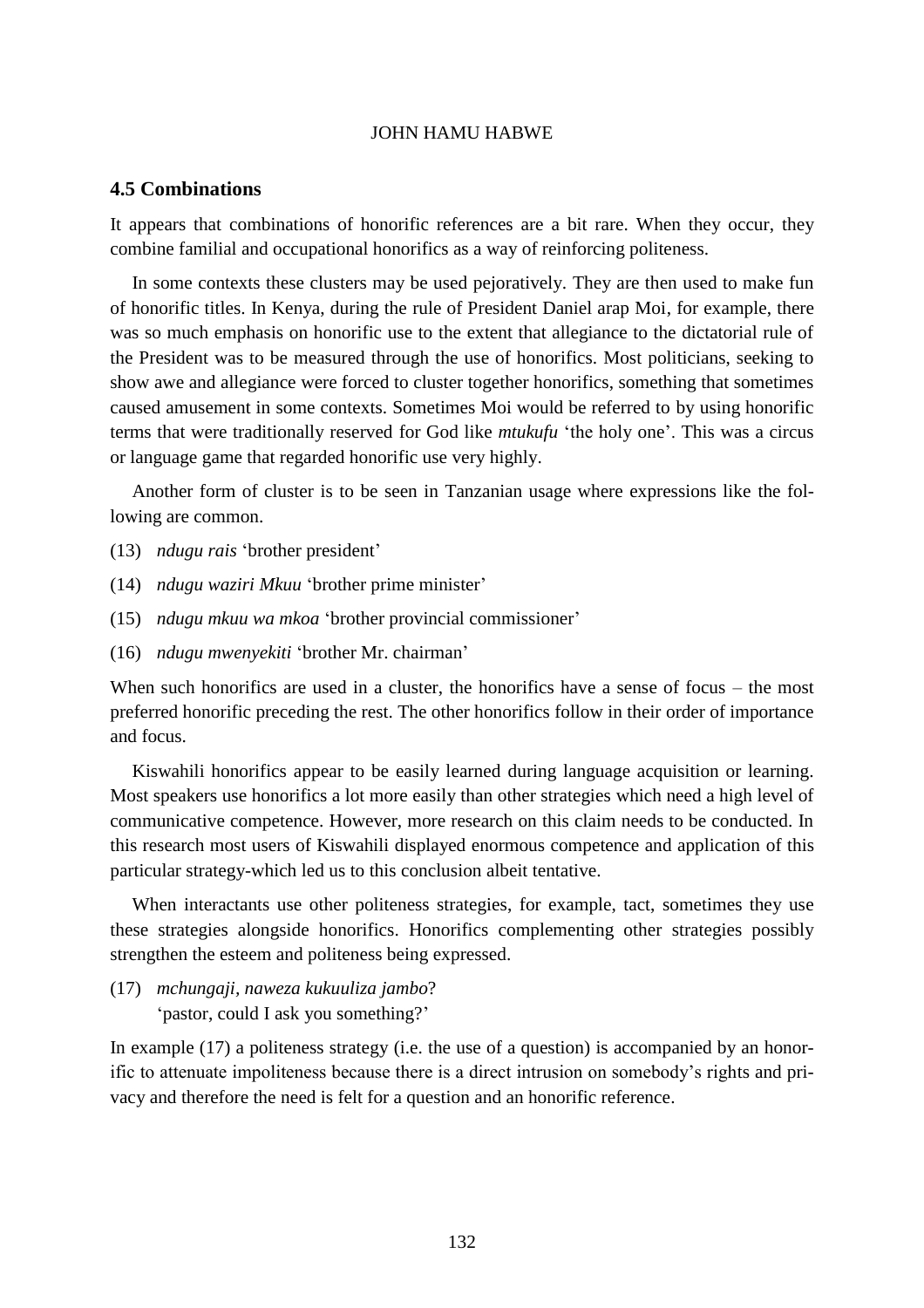### **4.6 Honorifics in context**

Kiswahili honorifics work in varied contexts. *Baba* 'father', for example, besides being a familiar honorific is a religious honorific referring to both God and religious leaders like *baba matakatifu* 'the holy father'. Besides, *baba* 'father' is used in politics to refer to the president as *baba Moi* "father Moi" intended to mean a caring president. *Mama* "mother" can be used in a number of contexts like *mama John* "the mother of John", *mama mchungaji* "pastor"s wife", *mama wa taifa* 'the president's wife'.

Another honorific with varied uses is *mzee* "older person". It is used in occupational circles to refer to a boss, a rich person or an older person deserving respect for his good behavior. In the family, it is used to refer to both father and grandfather. *Mzee* could be used by a loving wife to refer to her husband. Other times it could be used by members of the community to refer to somebody"s husband. It is also used to refer to a mother and grandmother. In all these cases, *mzee* is used to show respect. It is commonly used alone in the subject position, as in *wazee wangu wote wamefarika* "all my parents are dead". When used alone it is thought to be more polite.

*Bibi* "lady" is another Kiswahili honorific with varied usage. Whereas it is commonly used to refer to a married woman even in cases where *mke* "wife" would be more appropriate like in family domains, it is also used to refer to grandmother in family circles. Besides, it is used to refer to young women, as in *bibi mdogo* "young woman". The honorific *bibi* "lady" is also widely used in political circles to refer to women of higher ranking and women in general (see Habwe 1999).

*Bwana* 'sir' like the antonym *bibi* 'lady' has an unusually high and varied usage in many discourse domains. *Bwana* could be used to refer to a husband in family circles. Besides, it could also be used to refer to a boss, or an employer. In family circles it could be used to refer to young men affectively, as in *bwana mdogo* "young man". In church, *bwana Yesu* is used to refer to Jesus Christ more politely. In political domains, *bwana* could be used to refer to men of high ranking or just men who are honoured. Note the common expression: *mabibi na mabwana* "ladies and gentlemen" (Habwe 1999).

*Ndugu* "brother" is another heavily loaded honorific term in the Nairobi usage. Ordinarily it is used to refer to brother or sister in family circles. It could also be used to refer to fellow country man. Furthermore, it could be used to refer to close relatives and close associates. In church discourse and Islamic discourse, it is used to refer to fellow Muslim or fellow Christians. *Ndugu* has attracted many meanings which are not initially associated with the honorific term, but popular, all the same.

*Mheshimiwa* 'honourable' is used in political circles to refer to presidents, ministers, assistant ministers and members of parliament. It is also used to refer to men and women of high ranking like ambassadors, and permanent secretaries. Sometimes it is used to refer to the rich, as in the saying *wale ni waheshimiwa* "those are the rich and mighty".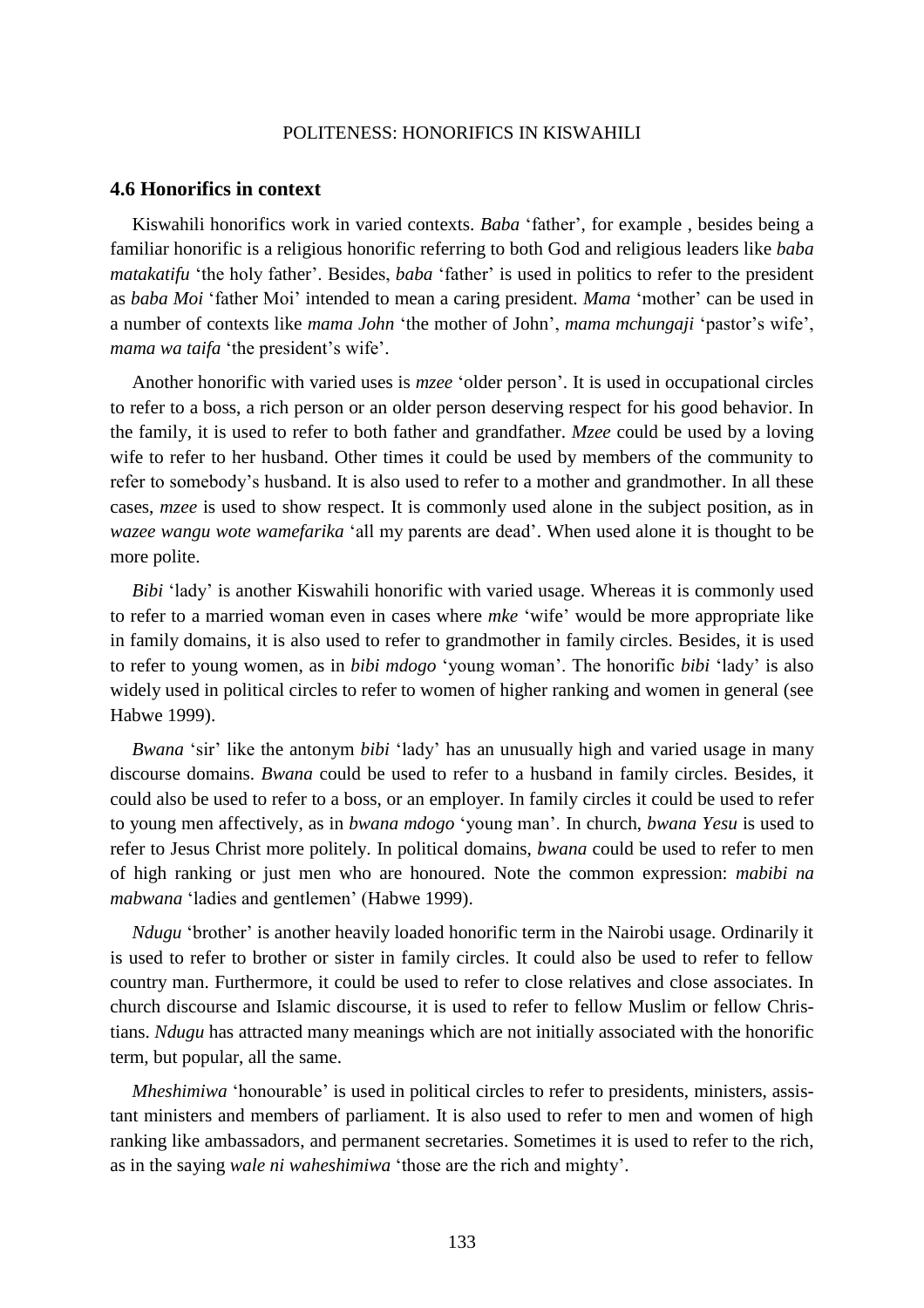*Shangazi* 'aunt' refers to father's sister. But there are many incidents in which it is used to refer to respectable and caring people. There was a popular programme on the then voice of Kenya programme called *Shangazi Dolly*. The honorific reference meant an elderly caring person.

*Shemeji* 'in-law' has a comparatively restricted usage in Nairobi as oppossed to its usage in Tanzania. In Nairobi, *shemeji* is used affectively to refer to wife"s brother or sister or husband"s brother or sister. It is mostly used in familial circles. Only rarely is it used to refer affectively to "wive"s" or "husband"s" tribesmen. In Tanzania, any person, friend or associate of your husband or wife could pass as *shemeji* "in-law"*.* It is an honorific, which, according to my view, is meant to show bonding and cohesion of members who may not otherwise have a clear affective term to use. It is used alone in the subject position, as in *shemeji, karibu nyumbani* 'in-law, welcome at home'.

It is interesting to note that even when honorifics are used in different contexts and domains, the speakers are able to understand their usage with minimal effort expended.

### **5. 1. Formal and informal situations**

Unlike the English honorifics that are mainly limited to formal situations, Kiswahili honorifics cut across formal and informal situations. It could possibly be argued that Kiswahili honorifics are as high in formal situations as they are in informal ones.

The table in the appendix reveals more honorifics for the occupational category than any other. Many times in conversational encounters honorifics could replace the subjects, when honorifics in Kiswahili replace the subject they become highly deictic requiring a context of situation for interpretation. For example:

- (18) *sheikh anakuja kwetu nyumbani 'sheikh* is coming to our home'
- (19) *mwalimu ni mzuri* the teacher is good'
- (20) *shangazi atafika leo* 'aunt will come today'

*Sheikh* is an honorific term referring to a Muslim teacher and leader. The honorific term is normally used alone when the context is such that the intended hearer can derive the meaning.

In most cases, Kiswahili honorifics trade off. If the context is informal say, in the home, familial honorifics get a higher rating vis-à-vis the formal ones. The same is true for formal situations where originally familial honorifics are seldom used and in their place occupational honorifics like *bwana* "sir"*, bibi* "madam", *mheshimiwa* "honorable" etc. are favored. A few familial honorifics denote gender. They include, amongst others, *bibi* "lady", *bwana* "sir", *shangazi* "aunt", *mjomba* "uncle", *jami* "brother to father" and *khalati* "sister to mother". It is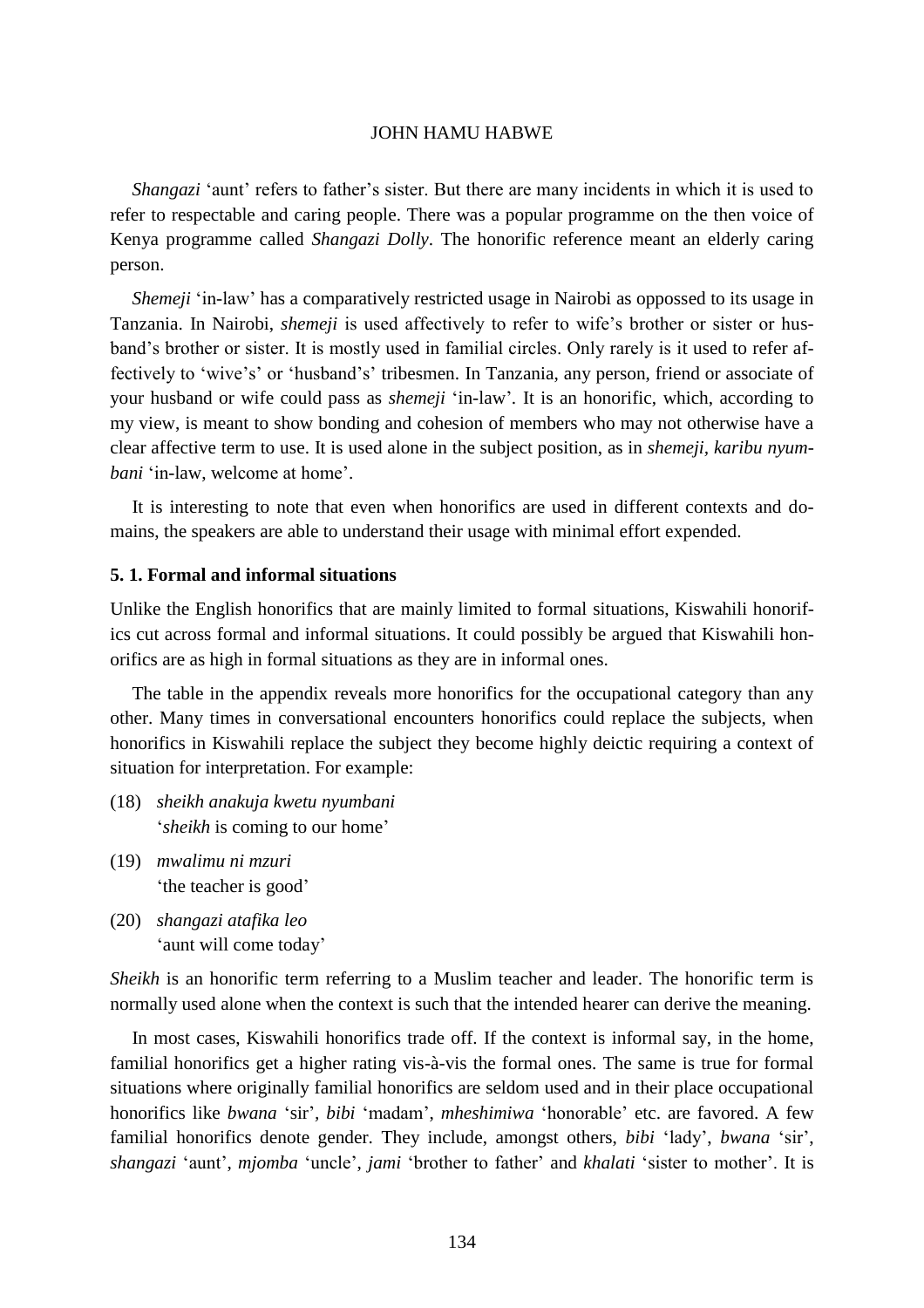interesting to observe that these honorifics do mark gender although Kiswahili is not a gender marking language per se

### **5.2 Honorifics in reference the dead**

It is interesting to note that Kiswahili language extends honorific references to the dead. The language has a few honorifics which are used to show esteem to the dead and therefore politeness for the dead, family members and the society that knew them. The following are the examples:

- (21) *marehemu Herman* 'the late Herman'
- (22) *hayati Herman* 'the late Herman'
- (23) *mwenda zake Herman* 'the departed Herman'

*Marehemu* and *hayati* are regularly used as honorifics for the dead. Such honorifics are understood because Standard Kiswahili is used by people who feel the dead need to have their faces saved as well as that of their relatives.

The use of honorifics to refer to the dead serves to reinforce the social character of Kiswahili honorifics. This is because the dead are not present in the politeness bargain but it is the society which is putting a demand on such references. The dead need to be treated with decency before and after burial. The dead, though gone, are regarded as active members of the Kiswahili society who need to be referred to affectively. When the dead are not being referred to with politeness factors in mind one could refer to them as *kimba* "dead body", *maiti* "dead", *mfu* 'dead one', *mwili* 'dead body', etc. This would be the case when, for example, there is a body which you are not obliged to refer to in a way to show emotional respect, like a body by the roadside unknown to the interlocutors.

### **5.3. Honorifics and deities**

Even more interesting, sometimes the honorifics for human beings could be used for deities. Such honorifics are like *Bwana, Mtukufu,* and *Baba* as in the following examples:

- (24) *Baba Mungu ametujaalia* "God the Father has blessed us"
- (25) *Bwana Mungu ni mzuri* 'the Lord God is good'
- (26) *Mola Mtukufu atambariki* 'the Holy God will bless him'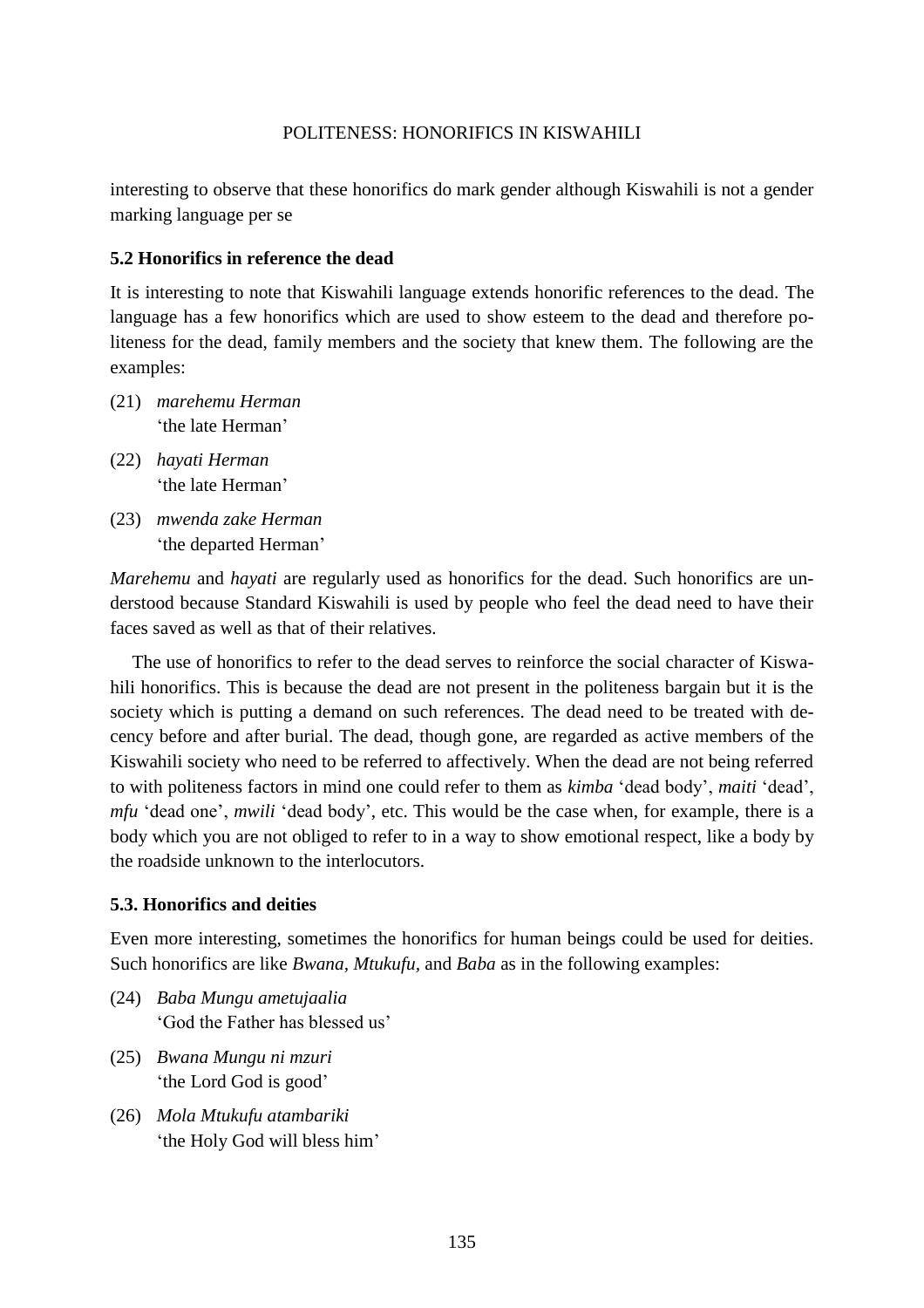It must be strongly emphasized that many other honorifics are used to refer to God like *Mwenyezi* 'the caring One', *Mwadhama* 'the holy One' and they could vary with religions like Islam and Christianity etc. The reference to God with honorifics used for men seems interesting. However, it must be emphasized that this is not an attempt to equate God with human beings but rather a human way of showing awe to their God as well as respect, honour and hence politeness in matters regarding religion.

### **5.4. Honorifics in Reference to Parents**

Kiswahili honorifics are sometimes used to address parents. These honorifics are used when referring to somebody as a father or a mother. They are a special sub-class of familial honorifics. References like *baba Kamau*, "father Kamau" *mama Kamau* "mother Kamau" are not uncommon. These are references that denote some familial status. Standard Kiswahili in Nairobi is spoken by people who have a high respect for parents who need to be referred to using polite forms revealing the esteem and honour for them.

Sometimes, instead of full forms like *baba Kamau* "bather Kamau" and *mama Kamau* "mother Kamau", shorter forms have been developed over time. These are *ma Kamau* and *ba Kamau* respectively. The latter forms are more economical and therefore preferred.

It would sound impolite if, instead of using *baba Kamau*, in case of a male parent, one used the father"s name, say, *Kamangu wa Maina*. Such a highly respected familial honorific can always be used for redress when a face threatening act is likely and as such it helps to facilitate a polite conversational encounter. Consider the following example:

(27) *baba Kamau, tutajiunga naye baadaye* "father Kamau, we shall join him later"

This context would have paved way for impoliteness of exclusion. However, the impoliteness has been attenuated by the honorific reference, *baba Kamau*. The references to parents are mostly used by people living in the same neighborhood. Children use these honorific references more than adults in Nairobi.

### **5.5. Truth violation strategy**

The Kiswahili honorifics are many times used in violation of the truth maxim of the cooperative principle by the philosopher Paul Grice. Nurses could be referred to as *daktari* "doctor", and an ordinary lecturer at university could be referred to as *profesa* "professor". It is also common for an assistant minister to be referred to as *waziri* "minister". Most speakers feel that in a case where there is no appropriate honorific one could use one which is close by to show social elevation and empathy and hence politeness. *Chifu* 'chief' could be used to refer to an assistant chief and *mwanangu* "my child" could be used to refer to somebody not one"s own child. Again a driver of a vehicle is normally referred to as "pilot" instead of *dereva* "driver" as a means of relating affectively.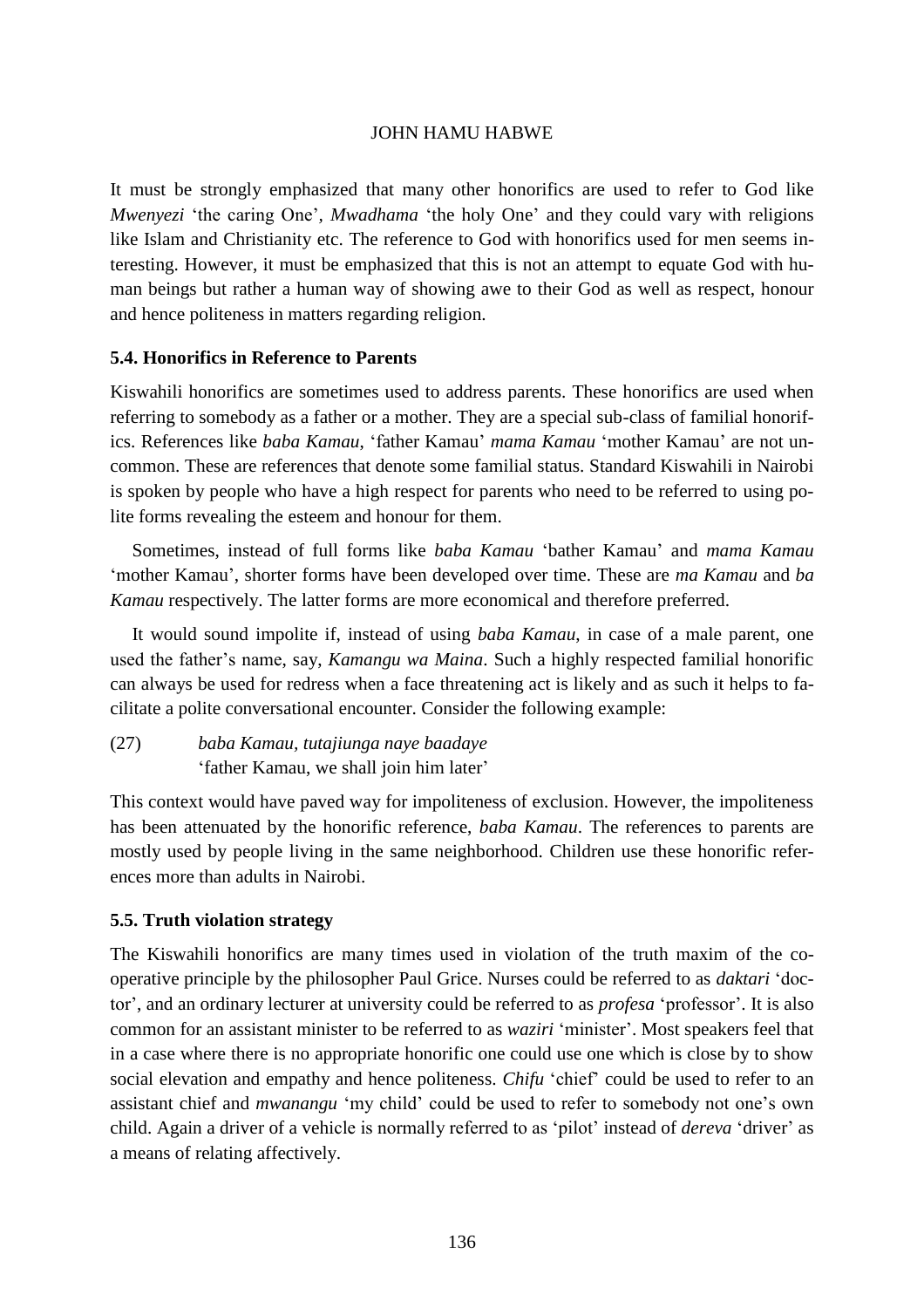The use of honorifics in violation of the truth Gricean maxim and other uses lend a lot of support to the Hymian idea of communicative competence as compared to the Chomskyan concept of linguistic competence. This therefore means that, besides mastering how Kiswahili language is grammatically organized, Nairobi language learners also have to master rules of its use, especially rules governed by politeness.

It is generally to be understood that politeness is a social requirement in Standard Kiswahili. Sometimes, if someone does not show politeness, people would gossip about him. They may even reprimand him openly. Standard Kiswahili then seems to have features which Yahya-Othman (1995) discusses for the Zanzibar dialect of Kiswahili. Perhaps an important question in this regard is how then is it polite if it has a social demand to it? The Tanzanian case that Msanjila refers to is quite revealing (see section 4). Tanzania members of parliament argued that *ndugu* 'comrade' in the quasi socialist republic was not good enough as an honorific reference for them. They needed something more serious in politeness terms like *mheshimiwa* 'honourable' or *mtukufu* 'his holiness' as they are used in neighbouring capitalist Kenya.

#### **6. Areas of further investigation**

Kiswahili honorifics in the Nairobi Standard Kiswahili raise a number of questions which are of profound interest to pragmatic investigation and discourse in general.

Some honorifics like the ones pointed out belong to certain categories. However, they show decay in those contexts as honorifics and move to other contexts where they then are used more for politeness reasons. Honorifics like *dada* "elder sister", *kaka* "elder brother" are cases in point. They no longer function effectively as honorific terms in familial circles marking age-related hierarchies. The honorific *dada* 'elder sister' now is a term in Christian religious circles. It means a female member who is born again and very much committed to salvation therefore deserving affective reference. *Kaka* and even *mzee* signal a breakdown in age related honorifics as politeness negotiating strategies. Is age becoming a less and less important factor in politeness? More research needs to be done possibly taking into consideration a larger sample, which also includes honorifics used by native speakers of Kiswahili.

Further research could also determine whether men in Nairobi are more polite than women in the use of honorifics in Kiswahili language.

### **7. Conclusion.**

This paper set out to understand Standard Kiswahili honorifics in Nairobi. It found out that honorifics are an essential means of expressing politeness among people of Nairobi. The centrality of honorifics in Standard Kiswahili was shown as the honorifics are used in reference to senior members of society, people who have a higher social ranking, deities and even the dead. Besides arguing for social politeness as what defines the nature of Kiswahili honorifics, the study found out that there were more honorifics in the occupational category than in the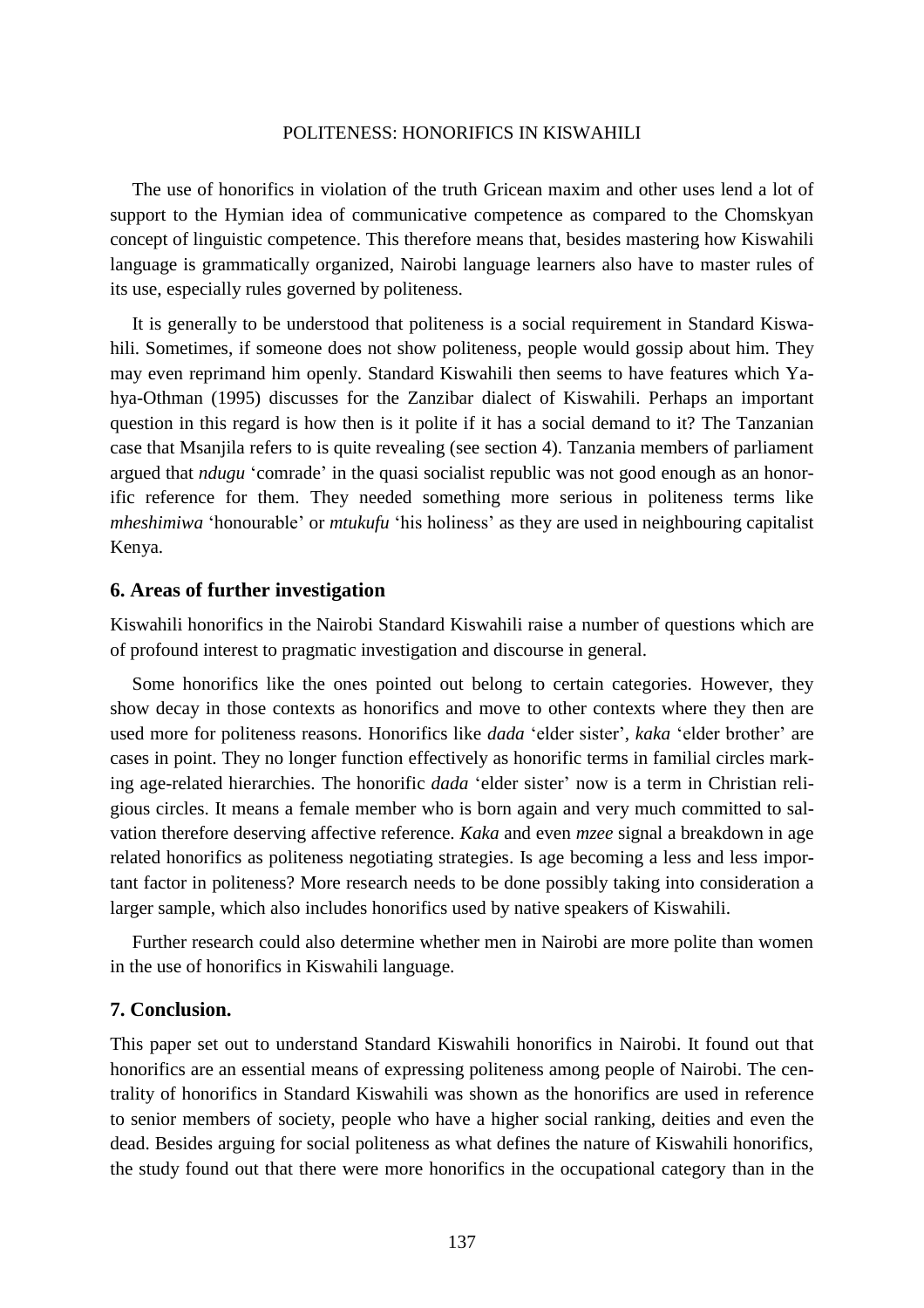other categories we distinguished. This means that more emphasis is laid on the use of honorifics in formal situations although the honorifics cut across both formal and informal settings. The study also revealed that Kiswahili honorifics often complement other politeness strategies in order to reinforce politeness values which are a major individual and social concern in Nairobi. The assumption by Brown and Levinson (1987) that interlocutors are potentially aggressive is not necessarily true in regard to Standard Kiswahili society since honorific usage and politeness etiquette is expected in most encounters where interlocutors are defined socially.

#### **8. References.**

Austin, J. 1962. *How to do things with Words*. London: Oxford University Press.

- Brown, P & Levinson, S.C. 1987. *Politeness: some universals in language usage*. Cambridge: Camribge University Press.
- Brown, P. & Levinson, S.C.1978. Universals in Language usage: Politeness Phenomena In E Goody (ed). *Questions and Politeness.* Cambridge; Cambridge University Press. Pp56 - 310
- Crystal, D. 2003. *A Dictionary of Linguistics and Phonetics*. London: Blackwell. CUP.
- Chiraghdin, S. & Mnyampala, M. 1977. *Historia ya Kiswahili.* Nairobi :OUP.
- Fraser, B. 1990. Perspective on politeness. *Journal of Pragmatics* 14: 219-236.
- Goffman, E. 1967. *Interaction ritual: Essays on face- to- face behaviour*. New York: Doubleday Anchor.
- Grice, H. P. 1975. Logic and conversation. In Cole, P and Morgan, J. (eds). *Syntax and Semantics 3.*New York: Academic press. Pp. 41-58.
- Gu, Y. 1990. Politeness phenomena in modern Chinese. *Journal of Pragmatics* 14: 237-257.
- Habwe, J. H. 1999. *A Discourse Analysis of Swahili Political Discourse*. Unpublished PhD Thesis. Nairobi: University of Nairobi.
- Habwe, J. H. 2009. "The Role of Kiswahili in the Integration of East Africa" [http://www.jpan](http://www.jpan/) African .com/vol 2 no. 8.htm, accessed:  $30<sup>th</sup>$  Aug. 2010.
- Leech, G. 1983. *Principles of pragmatics*. London: Longman.
- Levinson, S.C. 1993. *Pragmatics.* London: CUP.
- Mathews, P.H. 1997. *The Concise Oxford Dictionary of Linguistics*. New York: OUP
- Mazrui, A.A. & Mazrui, A. M. 1995. *Kiswahili state and society: The political economy of an African language.* Nairobi: East African Educational Publishers.
- Msanjila, Y.P 1989. Sociolinguistics "Rule of Formal Address in Kiswahili." *Journal of Kiswahili Research*, 56.59-76.
- Mukuthuria, M. 2006. Kiswahili and its Expanding Roles of Development in East African Co-operation: A case of Uganda. [http://www.njas.helsinki.fi/pdf –files/vol 15 num](http://www.njas.helsinki.fi/pdf%20–files/vol%2015%20num%202/mukuthuria.pdf)  [2/mukuthuria.pdf,](http://www.njas.helsinki.fi/pdf%20–files/vol%2015%20num%202/mukuthuria.pdf) accessed : 4<sup>th</sup> March 2010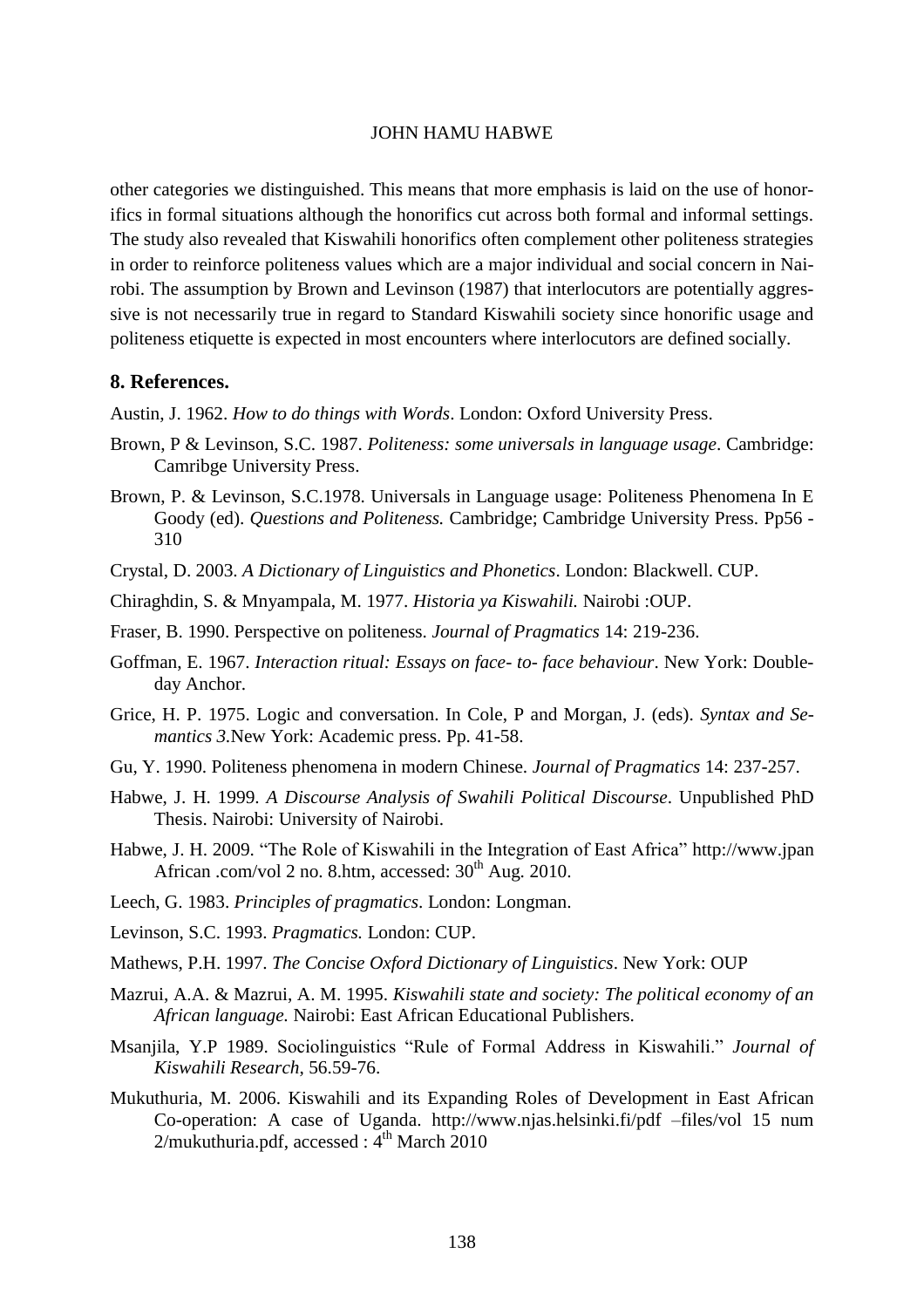- Nwoye, O.G. 1992. Linguistic politeness and socio-cultural variations of the notion of Face. *Journal of Pragmatics* 18: 309-328.
- Searle, J. 1969. *Speech acts: An Essay in the Philosophy of Language*. London: Cambridge University Press
- Vilkki, L. 2006. Politeness, face and face work: Current issues. http://www.ling. helsinki.fi/sky/julkasut/sky2006\_1/1.4.7%20VILKII.pdf, accessed: 25<sup>th</sup> Jan. 2010

Watts, R.J. 2003. *Politeness*. Cambridge, Cambridge University Press

Whiteley, W. 1969. *The Rise of a National Language*. London: Methuen and Co.

Yahya-Othman, S. 1994. Covering ones social back: Politeness among the Swahili. In Dijk, T.V. (ed.). *Text and Inter disciplinary Journal for the study of Discourse.* New York: Mouton de Gruyter. Pp. 141-161.

Yule, G. 2000. *Pragmatics*. New York: O.U.P.

 $\overline{a}$ 

### **A TABLE SHOWING COMMON HONOROFICS IN NAIROBI – APPENDIX<sup>1</sup>**

| Honorifics          | Gloss              | Occupatio-<br>nal         | Familial              | Age              | Homily | Reli-<br>gious          |
|---------------------|--------------------|---------------------------|-----------------------|------------------|--------|-------------------------|
| 1. Afande           |                    | soldier of<br>higher rank |                       |                  |        |                         |
| 2. Askofu           | bishop             |                           |                       |                  |        | church<br>leader        |
| 3. Baba             | father             |                           | father                | elderly<br>man   |        | God/<br>church<br>elder |
| 4. Baba<br>Juma     | the father of<br>X |                           | male par-<br>ent      |                  |        |                         |
| 5. Baba wa<br>Taifa | president          | president                 |                       |                  |        |                         |
| 6. Babu             | grandfather        |                           | grandfa-<br>ther      | elderly<br>man   |        |                         |
| 7. Balozi           | ambassador         | diplomat                  |                       |                  |        |                         |
| 8. Bibi             | lady               | female boss               | grandmo-<br>ther/wife | elderly<br>woman |        |                         |

<sup>&</sup>lt;sup>1</sup> It needs to be understood that the above table shows original categories of honorifics but it does not discount crossover usage in different contexts other than the original ones.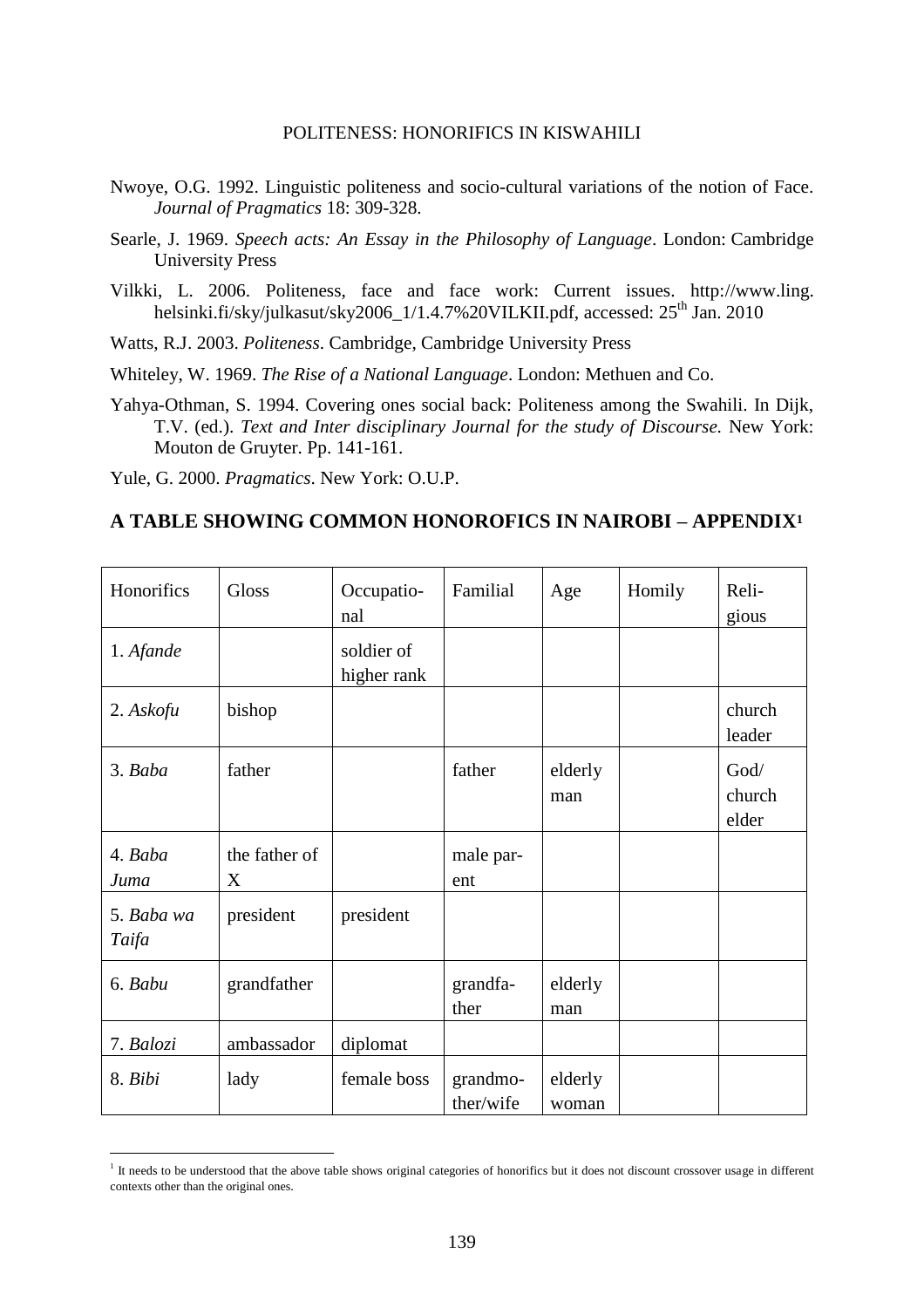| Honorifics           | Gloss              | Occupatio-<br>nal            | Familial                   | Age            | Homily   | Reli-<br>gious    |
|----------------------|--------------------|------------------------------|----------------------------|----------------|----------|-------------------|
| 9. Brigedia          | brigadier          | army leader                  |                            |                |          | church<br>leader  |
| 10. Bwana            | gentleman          | male<br>boss/sir             | male<br>member/<br>husband |                |          |                   |
| 11. Chifu            | chief              | administra-<br>tive leader   |                            |                |          |                   |
| 12. Dada             | sister             |                              | elder sister               | older<br>woman |          |                   |
| 13. Daktari          | doctor             | PhD holder<br>physician      |                            |                |          |                   |
| 14. Diwani           | counselor          | civic leader                 |                            |                |          |                   |
| 15. Hakimu           | magistrate         |                              |                            |                |          |                   |
| 16. Hayati           | the late           |                              |                            |                | the late |                   |
| 17. Kadhi            | judge              | muslim<br>judge              |                            |                |          |                   |
| 18. Kaka             | brother            |                              | elder<br>brother           | older          |          |                   |
| 19. Kanali           | colonel            | army leader                  |                            |                |          |                   |
| 20. Maalim           | teacher            |                              |                            |                |          | muslim<br>teacher |
| 21. Malkia           | queen              | female po-<br>litical leader |                            |                |          |                   |
| 22. Mama             | mother             |                              | mother                     | elderly        |          | church<br>leader  |
| 23. Mama<br>wa Taifa | first lady         | wife to the<br>president     |                            |                |          |                   |
| $24.$ Mama $X$       | the mother<br>of X |                              | female<br>parent           |                |          |                   |
| 25. Mare-            | the late           |                              |                            |                | departed |                   |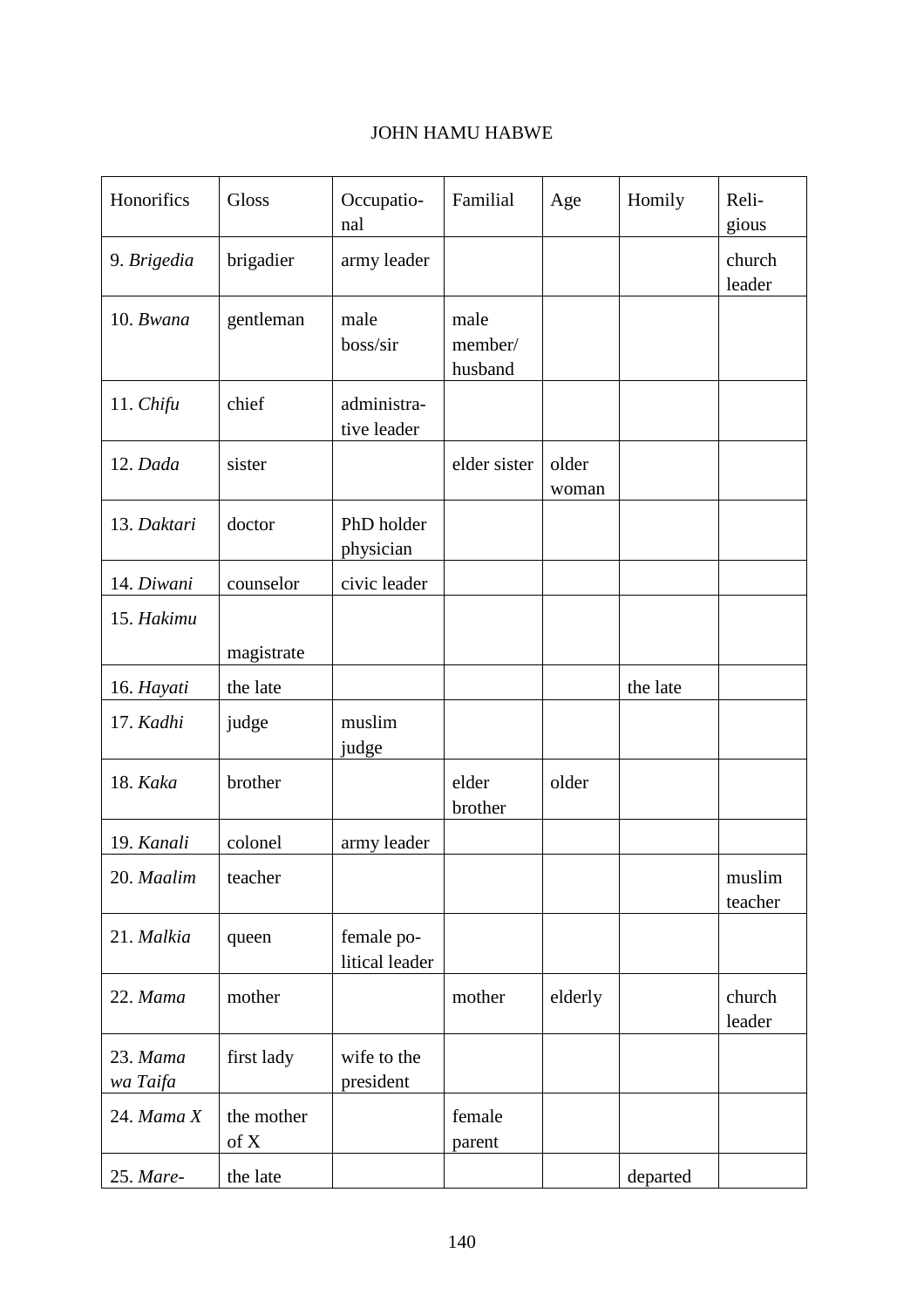| Honorifics               | Gloss      | Occupatio-<br>nal              | Familial          | Age | Homily   | Reli-<br>gious      |
|--------------------------|------------|--------------------------------|-------------------|-----|----------|---------------------|
| hemu                     |            |                                |                   |     |          |                     |
| 26. Meneja               | manager    | administra-<br>tive leader     |                   |     |          |                     |
| 27. Meya                 | mayor      | civic leader                   |                   |     |          |                     |
| 28. Mfalme               | king       | political<br>leader            |                   |     |          |                     |
| 29. Mhandisi             | engineer   | engineer                       |                   |     |          |                     |
| 30.<br><b>Mheshimiwa</b> | honorable  | political<br>leader            |                   |     |          |                     |
| 31. Mhubiri              | pastor     |                                |                   |     |          | church<br>leader    |
| 32. Mjomba               | uncle      |                                | maternal<br>uncle |     |          |                     |
| 33. Mkuru-<br>genzi      | director   | company<br>director            |                   |     |          |                     |
| 34. Mtukufu              | holy one   | president                      |                   |     |          |                     |
| 35. Mtume                | prophet    |                                |                   |     |          | spiritual<br>leader |
| 36. Muad-<br>hama        | revered    | religious<br>leader            |                   |     |          | church<br>leader    |
| 37. Musta-<br>hiki       | highness   | leader of<br>high rank-<br>ing |                   |     |          | spiritual<br>leader |
| 38. Mwalimu              | teacher    | educatio-<br>nist              |                   |     |          | church<br>leader    |
| 39. Mwen-<br>dazake      | departed   |                                |                   |     | departed |                     |
| 40. Mwen-<br>yekiti      | chairman   | leader                         |                   |     |          | church<br>Leader    |
| 41. Mwinjil-<br>isti     | evangelist |                                |                   |     |          | religious<br>leader |